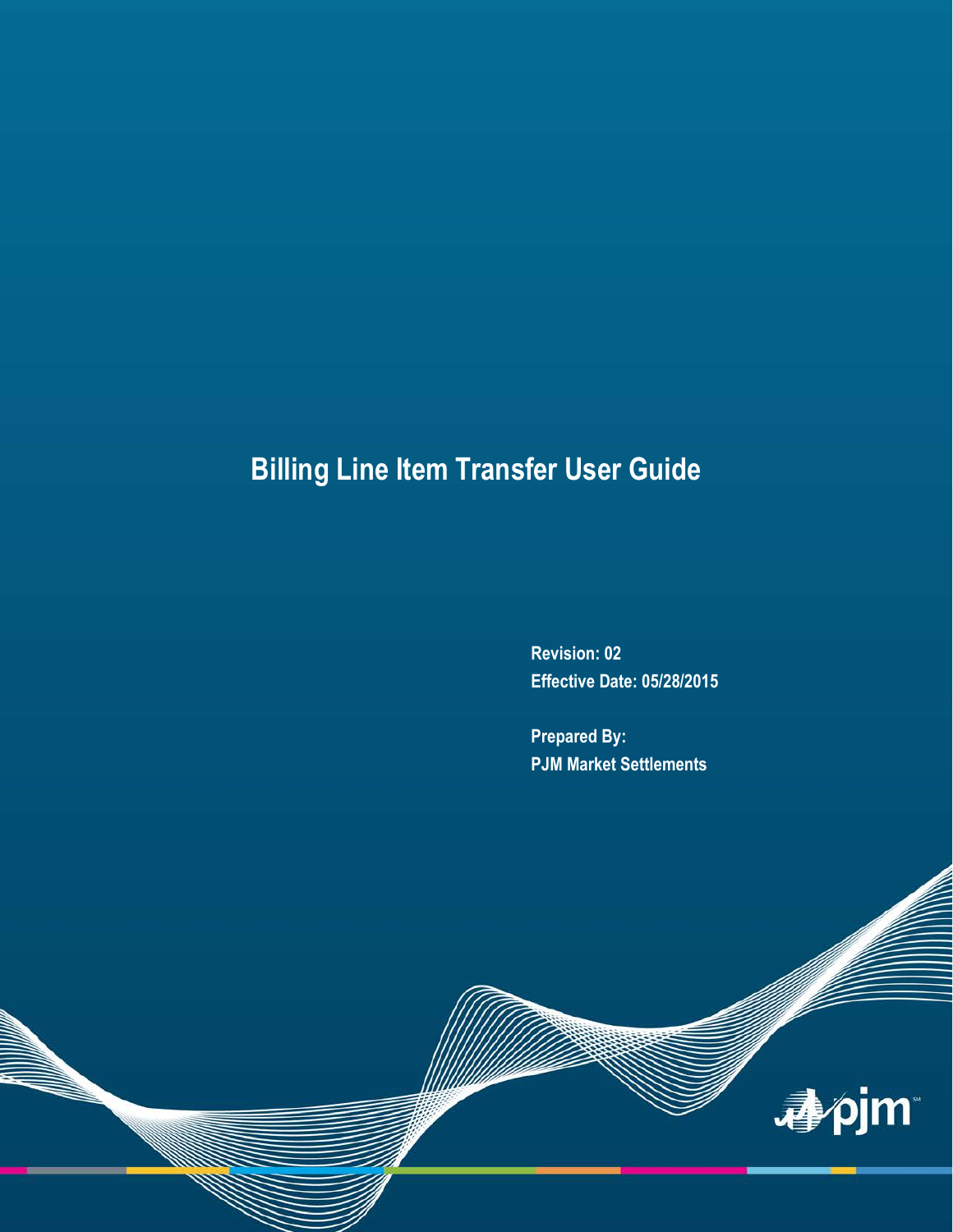

### PJM User Guide: Billing Line Item Transfer

### **Table of Contents**

| 1.1 |  |  |
|-----|--|--|
| 1.2 |  |  |
| 1.3 |  |  |
| 1.4 |  |  |
| 1.5 |  |  |
| 1.6 |  |  |
| 1.7 |  |  |
| 1.8 |  |  |
|     |  |  |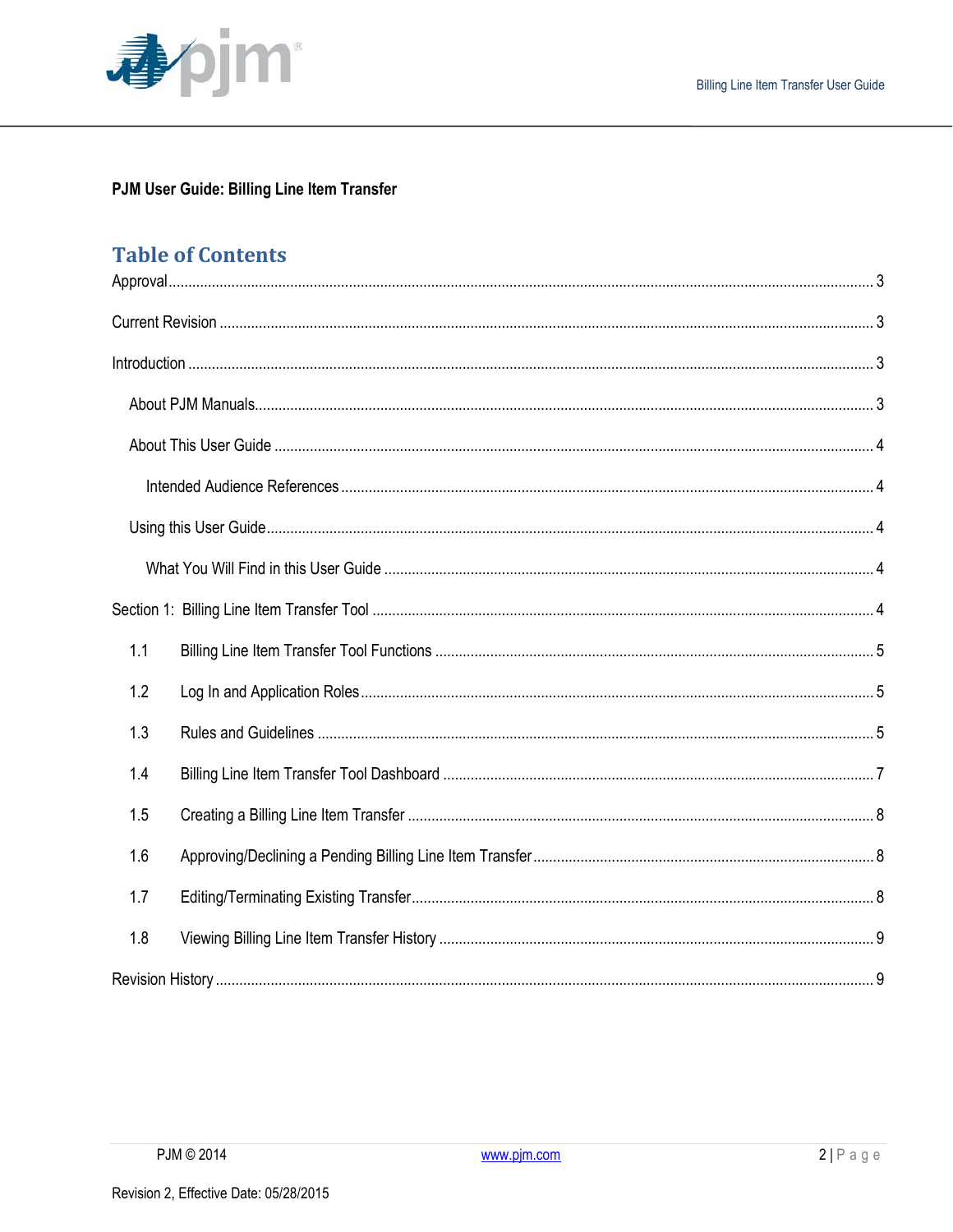

# <span id="page-2-0"></span>**Approval**

Effective Date: 11/4/2014

David Budney, Manager

Market Settlements Operations Department

# <span id="page-2-1"></span>**Current Revision**

#### *Revision 02 (05/28/2015)*

This is the first revision of the PJM User Guide for the Billing Line Item Transfer Tool.

## <span id="page-2-2"></span>**Introduction**

Welcome to the *PJM User Guide for the Billing Line Item Transfer Tool*. In this Introduction, you will find the following information:

- What you can expect from the PJM Manuals in general (see  $-$ About PJM Manuals).
- What you can expect from this PJM User Guide (see -About This User Guide).
- How to use this User Guide (see -Using This User Guide).

### <span id="page-2-3"></span>*About PJM Manuals*

The PJM Manuals are the instructions, rules, procedures, and guidelines established by PJM for the operation, planning, and accounting requirements of the PJM RTO and the PJM Energy Market. The manuals are grouped under the following categories:

- **Transmission**
- PJM Energy Market
- Generation and Transmission Interconnection
- Reserve
- Accounting and Billing
- PJM Administrative Services

For a complete list of all PJM Manuals, go to [www.pjm.com](http://www.pjm.com/) and select "Manuals" under the "Documents" pull down menu.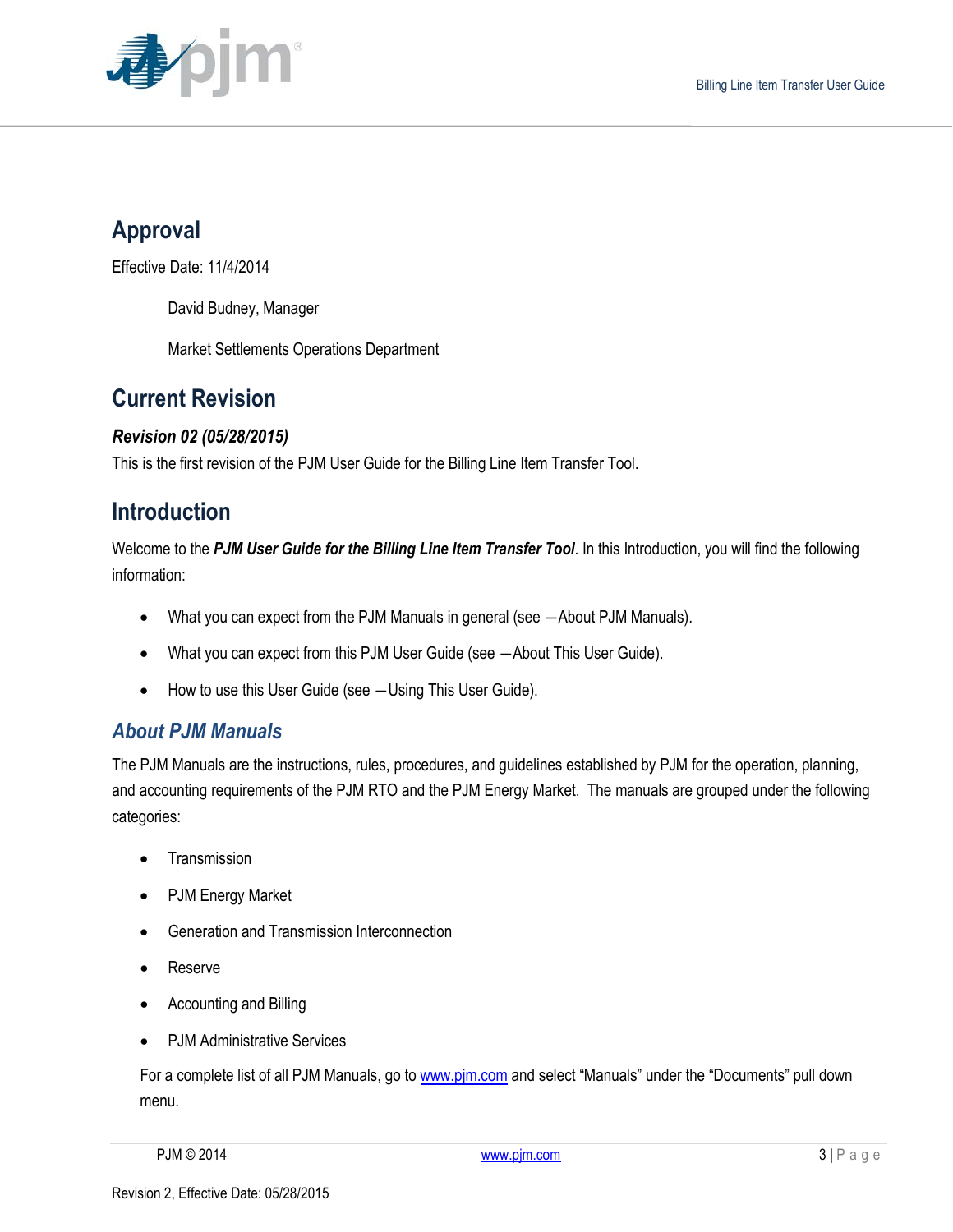

### <span id="page-3-0"></span>*About This User Guide*

The *PJM User Guide for the Billing Line Item Transfer Tool* focuses on the PJM Internet application, called the "Billing Line Item Transfer Tool". The Billing Line Item Transfer tool will replace the current paper process which uses the Declaration of Authority (DOA) form, allowing users to easily create Billing Line Item transfers online. Please note DOA forms will still be required for certain other PJM business, just not to execute Billing Line Item transfers. This tool may be used by PJM Participants who want to transfer specific billing line item charges and/or credits to other organizations through their billing. Transfers are created by one party and approved by another party to complete the transfer process.

#### <span id="page-3-1"></span>**Intended Audience References**

The intended audiences for the *PJM User Guide for the Billing Line Item Transfer Tool* are:

• Any PJM Participants who currently transfer or want to transfer charges and/or credits to other organizations through their billing.

### <span id="page-3-2"></span>*Using this User Guide*

We believe that explaining concepts is just as important as presenting procedures. This philosophy is reflected in the way we organize the material in this user guide. We start each section with an overview. Then we present details, procedures or references to procedures found in other PJM user guides or PJM manuals. The following provides an orientation to this user guide's structure.

#### <span id="page-3-3"></span>**What You Will Find in this User Guide**

- A table of contents that lists two levels of subheadings within each of the sections
- An approval page that lists the required approvals and a brief outline of the current revision
- A section containing specific guidelines, requirements, or procedures including PJM actions and PJM Member actions

## <span id="page-3-4"></span>**Section 1: Billing Line Item Transfer Tool**

Welcome to the *Billing Line Item Transfer Tool* section of the *PJM User Guide for the Billing Line Item Transfer Tool*. The Billing Line Item Transfer Tool is an internet-based application that facilitates the transfers of specific charges or credits from one market participant to another.

In this section you will find the following information:

- The Billing Line Item Transfer Tool application functions (see "Billing Line Item Transfer Tool Functions")
- Log In Instructions ( see "Log In")
- How to navigate the application, create new Billing Line Item Transfers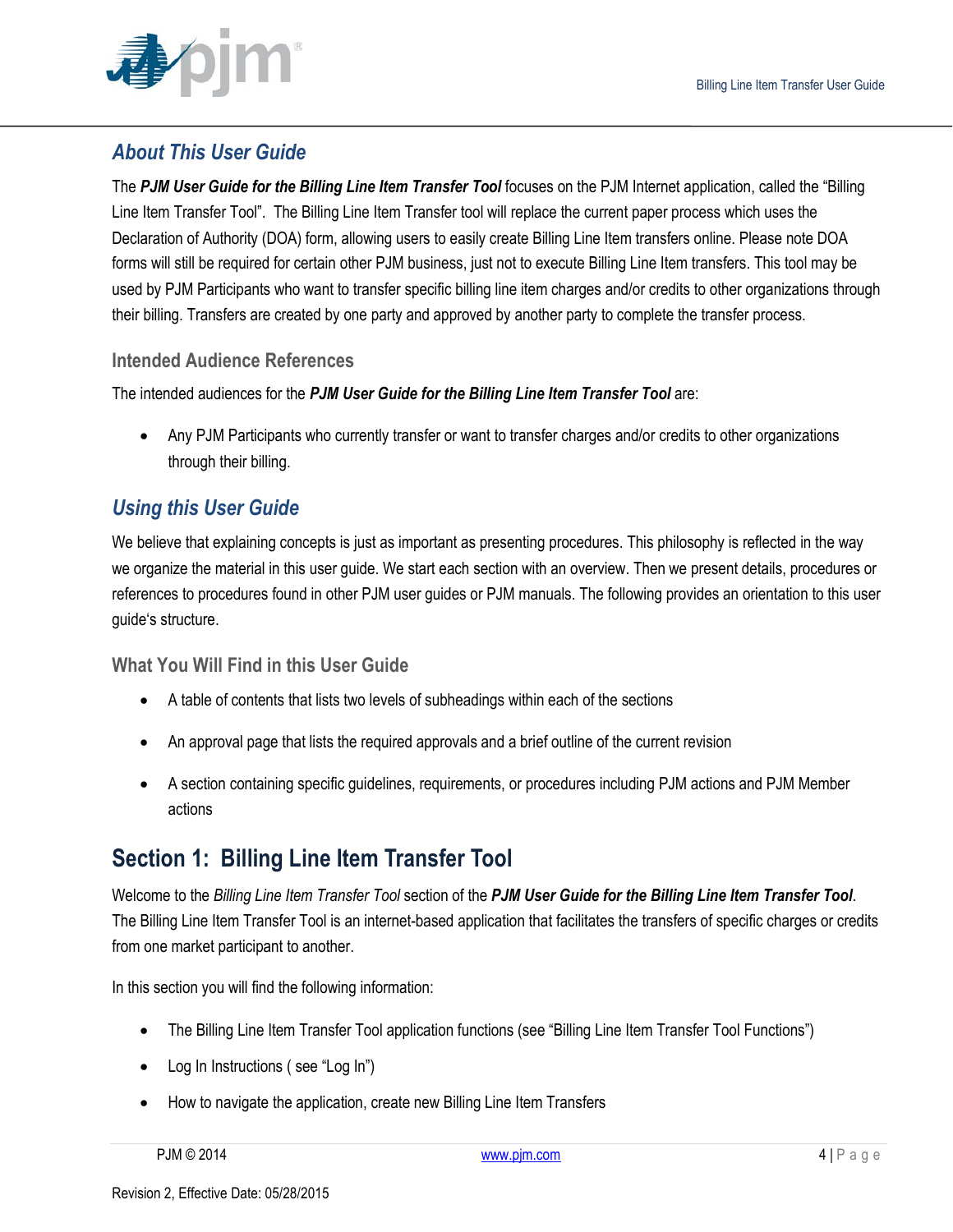

• How to edit or terminate an existing Billing Line Item Transfer

### <span id="page-4-0"></span>*1.1 Billing Line Item Transfer Tool Functions*

The Billing Line Item Transfer Tool allows participants to transfer specific billing line item charges and/or credits to other organizations through their billing. Transfers are created by one party and approved by another party to complete the transfer process. When a transfer is in effect, the entire charge or credit from the billing line item will be transferred from the "From" party to the "To" party.

### <span id="page-4-1"></span>*1.2 Log In and Application Roles*

The Log In function provides security for the Billing Line Item Transfer Tool by ensuring that only registered users have access to the Billing Line Item Transfer Tool. The Log In function also determines which parts of the application can be accessed by the user and which navigation options are available.

Billing Line Item Transfer Tool Application Privileges

To access the Billing Line Item Transfer Tool, Market Participants must have a valid eSuite user account (assigned by their Customer Account Manager (CAM)) with one of the following roles assigned:

- Billing Line Item Transfer Read Only Users that only view Billing Line Item Transfer information
- Billing Line Item Transfer Read/Write Users that can create, edit, terminate, approve, and decline Billing Line Item **Transfers**

#### <span id="page-4-2"></span>*1.3 Rules and Guidelines*

The following is a list of business rules and guidelines to follow when working with the Billing Line Item Transfer Tool:

- All existing Billing Line Item Transfers that were created using the Declaration of Authority form (DOA) will be available to be viewed/edited in the Billing Line Item Transfer Tool. **These legacy Billing Line Item Transfers will expire on May 31, 2015 or on their original termination date, if earlier, but may be extended using the tool.**
- A Billing Line Item Transfer must specify the following information:
	- $\circ$  The "From" Company Name (i.e. the company whose charges and/or credits are to be transferred)
	- o The "To" Company Name (i.e. the company receiving the charges and/or credits)
	- o The effective date range for the transfer
	- o The BLI(s) to transfer
		- Upon creation of new transfers, one or more BLI IDs can be selected. Transfers will be created for each selected BLI ID and will require individual confirmation by the counterparty.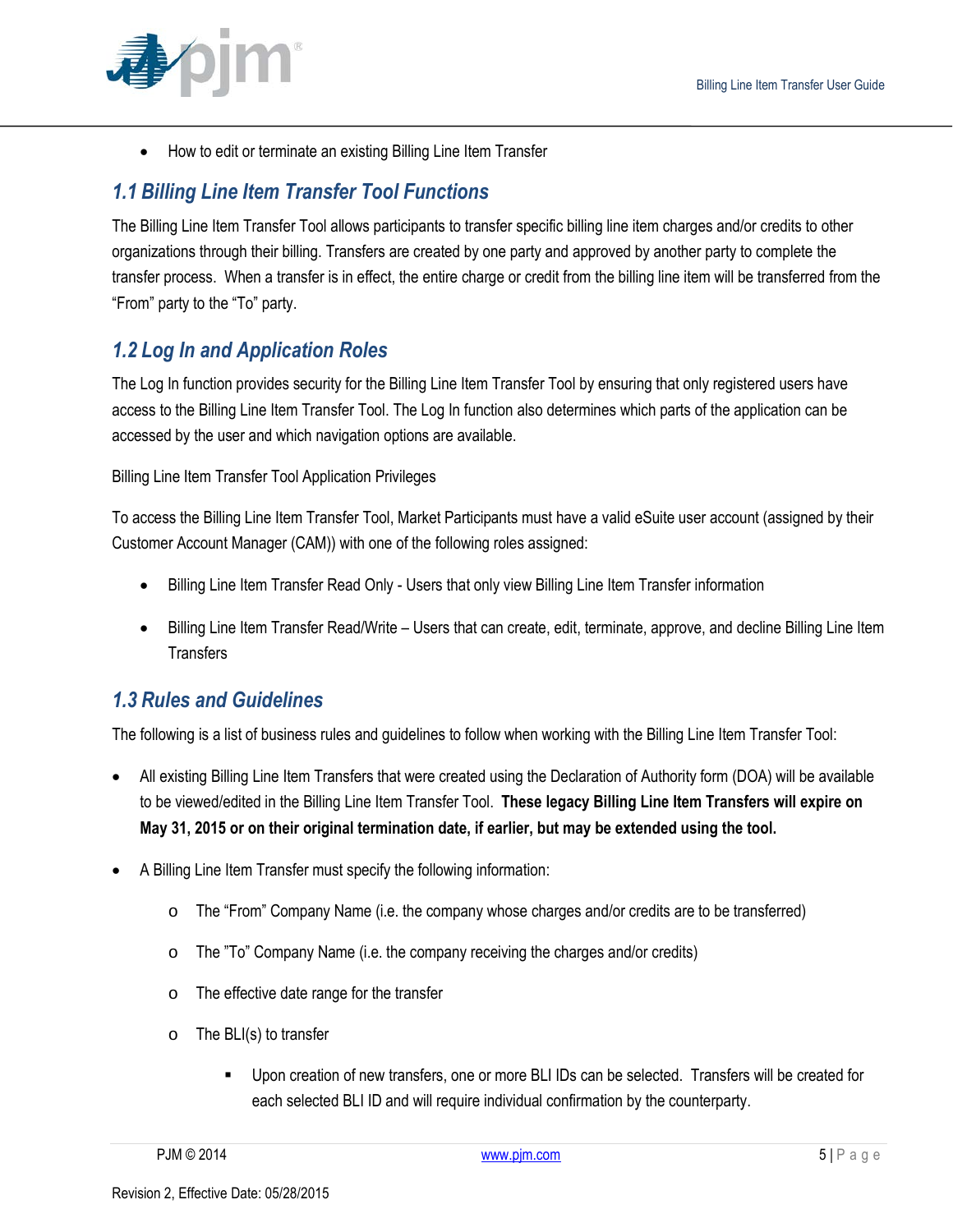

- Company Level Validations:
	- $\circ$  The user submitting the Billing Line Item Transfer must be tied to either the "From" Company or "To" Company.
	- o The "From" Company cannot be the same as the "To" Company.
- Date Range Validations:
	- o A Billing Line Item Transfer must span one or more entire months. Partial months cannot be accommodated.
	- o A Billing Line Item Transfer may be submitted and approved to be effective retroactively to the first day of the current month. For example, if today is October 29, transactions may be submitted to become effective on October 1. Choosing a retroactive effective date may result in financial true ups of previous weekly bills applicable to the current month.
	- $\circ$  If a new Billing Line Item Transfer is not approved by both parties by the last day of the month for which the transfer is set to begin, the transfer will become "Expired" and will not affect billing for either party.
- A Billing Line Item Transfer can be effective for up to 18 months after the date it is created or edited. Transfers may be extended or shortened, but any edits must be confirmed by both parties.
- Daisy Chains
	- o Transfers may be daisy-chained. For example, if Party A transfers BLI 1234 to Party B, Party B may transfer the same BLI 1234 to Party C. Transfers are visible through the MSRS BLI Transfer report, since it reports the end result of transfers.
- **Transfer Validations** 
	- o Each Billing Line Item can only be transferred to one counterparty for a given effective time range.
	- o The Billing Line Item Transfer tool will not allow transactions to be created that yield a loop. For example, if Party A transfers BLI 1234 to Party B, and Party B transfers BLI 1234 to Party C, Party C may not transfer the same BLI 1234 back to Party A. One of the two original transfers must be cancelled or terminated before Party C may transfer BLI 1234 to Party A.
- The tool will display a warning message to alert a user in the event their company is receiving a BLI from another company and attempts to transfer the same BLI to another party (a daisy chain). For example, assume Party B is currently receiving BLI ID 2400 from Party A. As a courtesy, Party B will be notified in the event they attempt to transfer BLI ID 2400 to Party C, since the credits tied to BLI ID 2400 from both Party A and Party B will be transferred to Party C.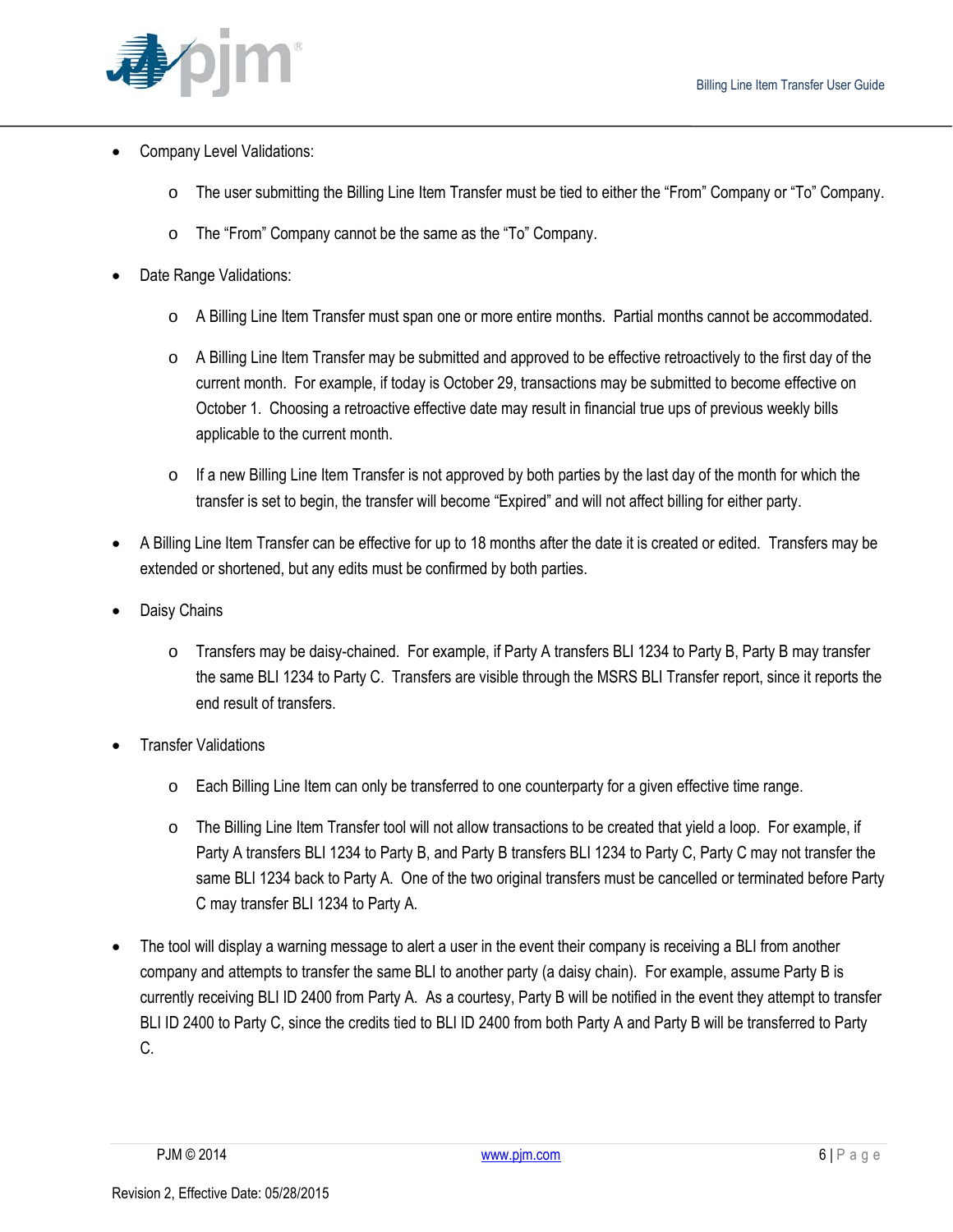

- After creating a Billing Line Item Transfer, the status will default to "Approved" for the initiating Market Participant, and "Pending" for the counterparty. The Billing Line Item Transfer will not be considered active for PJM billing purposes until the counterparty approves the Billing Line Item Transfer in the tool.
- If the counterparty declines the Billing Line Item Transfer, the transfer will not be active.
- The initiating Market Participant can cancel the Billing Line Item Transfer at any time prior to the counterparty accepting/declining it.
- Only the Effective and Termination Dates of Billing Line Item Transfers can be edited. If a Market Participant wants to change the specific Billing Line Item that is being transferred to/from the counterparty, he or she must cancel the existing transfer and create a new one with the desired Billing Line Item.
- If an existing "Approved" Billing Line Item Transfer is edited by a Market Participant, the other party will need to approve of the edit in order for it to take effect. If the counterparty does not approve the edit by the last day of the planned effective month, the transfer will revert to the previous "Approved" status, and any edits to the original will be removed.
- An existing Billing Line Item Transfer will be "Canceled" when both parties agree to the cancellation. If only one party accepts a cancellation before a Billing Line Item Transfer becomes effective, the Billing Line Item Transfer will remain active for the originally agreed upon effective dates.

### <span id="page-6-0"></span>*1.4 Billing Line Item Transfer Tool Dashboard*

Upon user login to the Billing Line Item Transfer Tool, the user will be directed to the dashboard.

- Billing Line Item Transfers are displayed based on the account the user is logged in to.
	- o Users that have access to multiple accounts must log in to each account separately.
- Each of the columns is able to be sorted and/or filtered.
- The "From" and "To" date range dropdowns, located at the top left of the dashboard, control the Billing Line Item Transfers that are displayed. Billing Line Item Transfers that are not effective in the selected date range will be not be displayed.
- Users may download the details for all Billing Line Item Transfers tied to their account using the "CSV" button at the top of the screen.
	- $\circ$  A CSV file will be generated that can be opened in Excel to display the Billing Line Item Transfer information seen on the dashboard.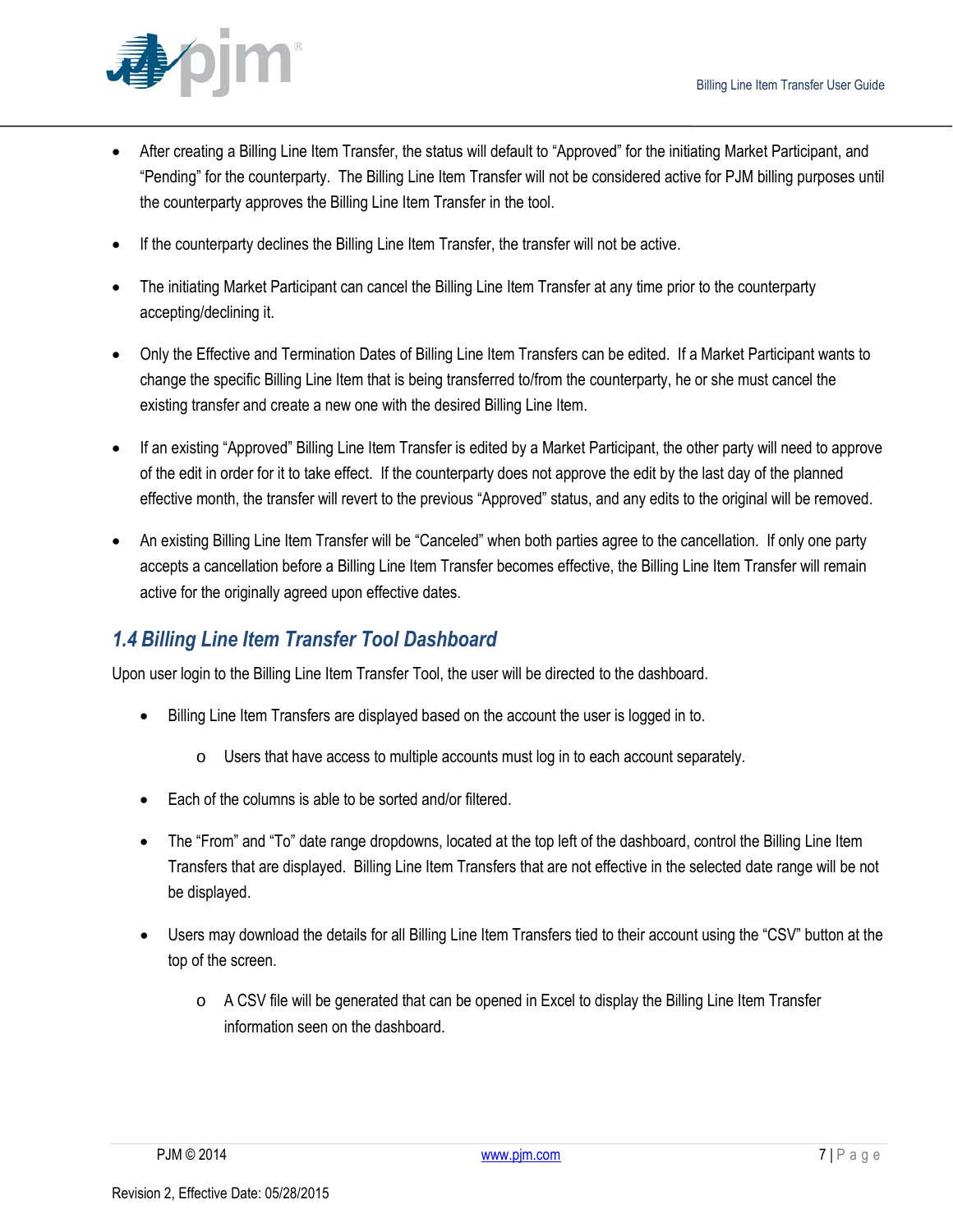

### <span id="page-7-0"></span>*1.5 Creating a Billing Line Item Transfer*

Select the "Create" button located at the top right of the Dashboard to create a new Billing Line Item Transfer. The user's organization must be either the "From" or the "To" party, and the Effective Date range must span one or more entire months. The Effective Date range can be selected as early as the first day of the current month, up to 18 months in the future. After specifying the Effective Date, Termination Date, "From" party, "To" party, and Billing Line Item(s), click "Submit" and the Billing Line Item Transfer will be created. The transfer can be accepted or declined by the counterparty.

### <span id="page-7-1"></span>*1.6 Approving/Declining a Pending Billing Line Item Transfer*

To approve a pending new Billing Line Item Transfer or a change to an existing Billing Line Item Transfer, click the "checkmark" icon **U** located in the "Actions" column on the Dashboard.

To decline a pending new Billing Line Item Transfer or a change to an existing Billing Line Item Transfer, click the "prohibition" icon **O** located in the "Actions" column on the Dashboard. There is an optional field for comments, which can be viewed by both parties in the history of a Billing Line Item transfer.

### <span id="page-7-2"></span>*1.7 Editing/Terminating Existing Transfer*

Users can edit an existing, approved Billing Line Item Transfer by clicking on the associated "pencil" icon **dell**ocated in the "Actions" column on the Dashboard. Approved transfers that begin in the current month or future months can have their effective and termination dates changed. Approved transfers with effective dates prior to the current month can only have their termination dates changed.

Users are able bulk update the Terminate Date for any transfers that have previously been approved. To do this, the user can click the checkbox in the "Bulk Update" column for the transfers that they want to update, and click the "Bulk Update" button at the top right of the Dashboard. The specified Terminate Date will be applied to any Billing Line Item Transfers that were selected. Validation failures (Section 1.3) will cancel all of the Terminate Date updates for the selected transfers.

To revert ("undo") an edit, the initiating party can click the "back arrow" icon  $\bullet$ . This will discard the submitted edit, and revert the transfer back to its previously-approved state.

To cancel an existing transfer, or a new transfer that has not yet been approved by the counterparty, the user can click on the "trash can" icon  $\Box$ .

Changes to existing transfers must be confirmed by the counterparty before they are considered approved. In the event modifications are not confirmed by the earlier of the existing or proposed dates, the system will revert the transfer to use the last mutually approved dates.